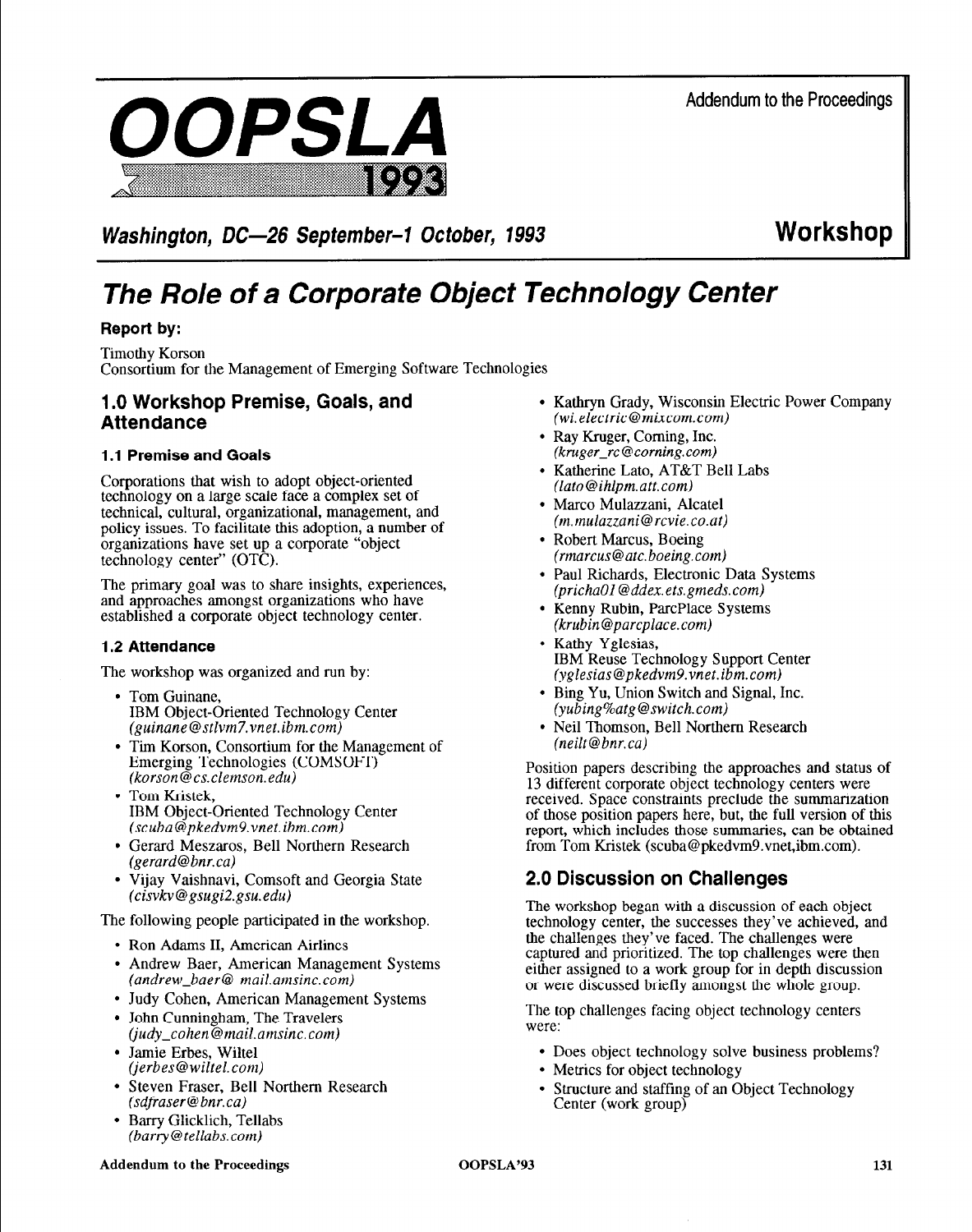- Defining a repeatable process for using object technology
- Does object technology scale to large projects
- Object Technology and Reuse (work group)

All attendees participated in discussion on the following 4 topics.

#### **2.1 Does Object Technology Solve Business Problems?**

This discussion was directed toward the question: "How do we justify the investment in object technology to management?"

A key point made was that approaching management purely with the technical aspects of this, or any, new technology is not effective. You have to use the basic motivational tools: Fear and Greed. If you can demonstrate that similar projects are getting improved quality, improved productivity, more products out the door, then management is going to be interested. The technical aspects can argument this argument.

There is plenty of anecdotal evidence of productivity gains that can be used to begin to make the needed business case for adoption of the technology, but, there is still much work needed in the development and use of common sets of metrics for object technology. These metrics are necessary to be able to compare object technology projects consistently and to be able to compare back to business as usual projects.

Thus, there is growing evidence that can be used by the object technology center to demonstrate that object technology, applied correctly, can yield code bulk reductions, maintenance cost reductions, quality improvements, and productivity gains. The challenge to a particular OTC is to cast the technology and those gains into their set of business challenges.

## **2.2 Metrics for Object Technology**

The discussion centered on the fact that metrics are fundamentally different for object technology and are critical for many reasons including the aforementioned determination of the benefits the technology, estimating projects, and tracking projects.

The OTC should be pushing any corporate measurement body for the development, validation, and adoption of unbiased, open metrics. Metrics or data that development groups are sensitive about (e.g.. measurements of failures) are problematic.

The OTCs need to help drive the development of these metrics by working with projects to understand and validate what types of data are important to collect.

If a goal of new technologies is to get to market faster with better quality, then the metrics collected must be able to be analyzed for such results. The key is that the metrics must be beneficial to the providers of the data.

Both internal and external metrics are needed. External metrics would be public and could be used in general to understand the the impacts of object technology on the business. Internal metrics would be private to the project and used for tracking, estimating, and to drive improvements in the development process.

The OTC must try to collect metrics across all projects in order to build a comprehensive set of data. This data can then be used as appropriate in selling the technology, assessing its impact on the business, making changes in the way the technology is used, and refining the set of metrics that should be collected.

#### **2.3 Defining A Repeatable Process for Using Object Technology**

The beginning of this conversation centered on whether and how the Software Engineering Institute Maturity Matrix relates to object technology.

IBM has developed an maturity matrix based on the SE1 model but for measuring and improving one's understanding and use of the technology. Process is a component of this but is not the only component. Processes need to be flexible but there are certain indicators such as the ability to repeat parts that work effectively, the ability for all participants in a process to understand their roles, and having documentation on hand at some level, that lend themselves well to the SE1 model

ParcPlace's experience is that you don't want to get too bogged down on the notion of 'repeatability' since some projects are either first of a kind, or a major variation on a theme and the process must be highly flexible to adapt to these changes.

#### **2.4 Does Object Technology Scale to Large Projects**

One problem in addressing this question is that large is relative. Where one participant defined large as a five person project, another viewed it as 500 people. Whereas some groups want to keep projects small in scale in order to avoid huge management problems, others by the sheer size of their legacy systems must have large teams.

The key problems in scaling the technology are similar to scaling any technology. Change management is difficult and a critical issue to address through strict process definitions.

Tools and environments probably are not yet where they need to grow to in order to effectively support such large scale object technology projects. And across large domains, the problems of defining, building, and using reusable parts are compounded. In many ways this is a communication problem.

So, the feeling was that the technology will scale but that the people doing the first mega-projects in the industry will be going through a lot of inventing and a lot of growing pains.

Some comfort is taken in that some big, successful projects have been managed as a traditional development project might be and this approach has worked.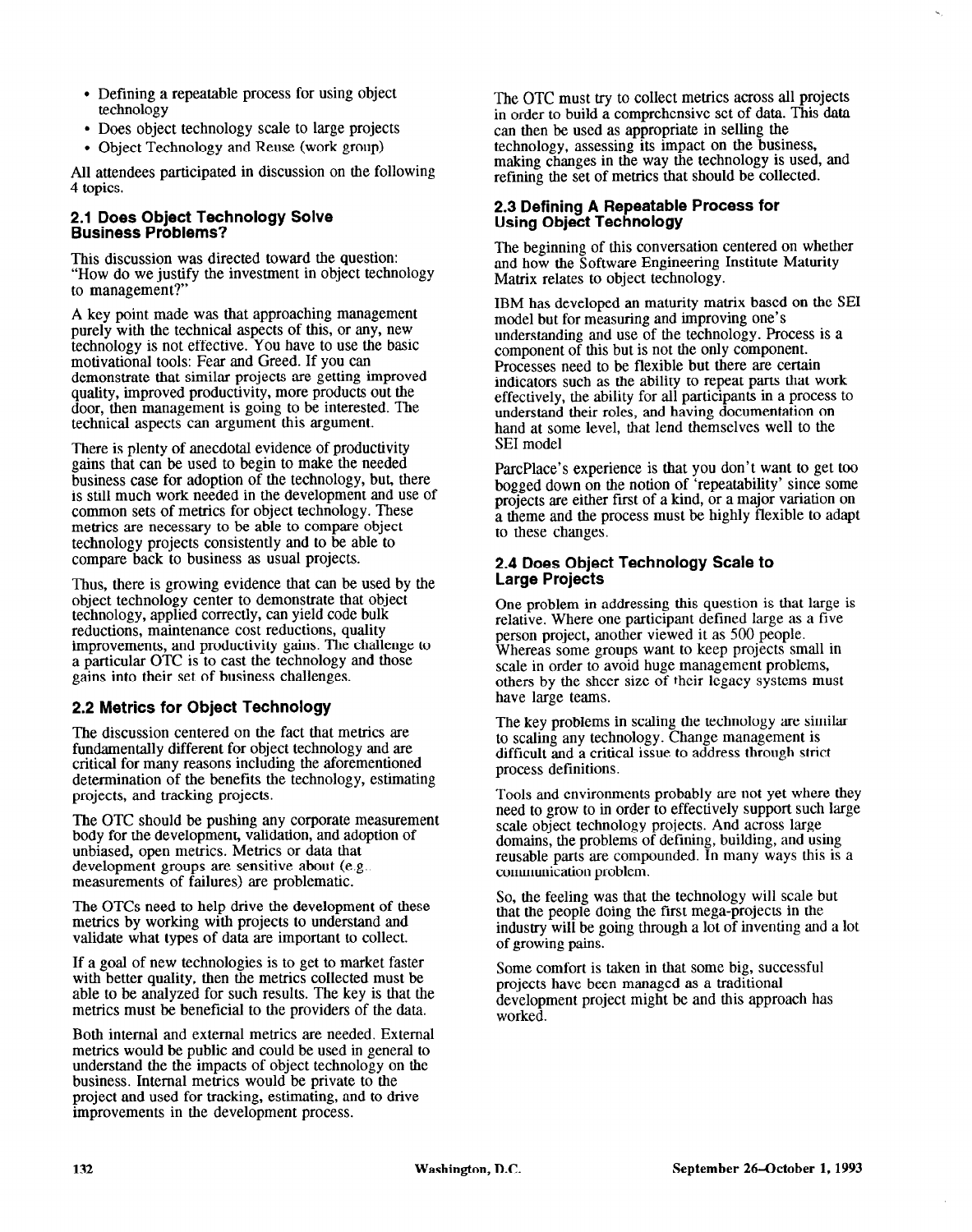# **3.0 Work Group Reports**

The attendees broke off into one of three work groups to discuss a particular topic in detail. The groups then came back and reported on their discussions and recommendations to the whole group. The work of these groups is summarized below.

# **3.1 The Structure of an Object Technology**<br>Center

This group was to discuss how a Corporate Object Technology Center should be structured, what its mission should be, and what its specific tasks should be.

They took an approach that there are similarities in all technology transfer that would apply to any center of competence. Thus they tried to be generic in their description in order to create an approach that is generic,

Their recommendations to the group, and to other potential OTC's in industry, are presented below in list form:

Some of the goals presented below in this report were actually discussed amongst the full work shop group.

Goals of an Object Technology Center

- . Respond to corporate goats in a balanced way
- . Technology insertion through documentation, hot lines, consulting, and special events
- . Generate interest in a bottom-up pull of the technology
- . Get top down support for investment in the technology
- . Provide recommendations on process, standards, tools, parts, reuse, etc.
- . Provide training
- . Ensure methodology promotes "real" software engineering
- . Drive a common understanding amongst all technology practitioners
- . Manage rapid development so it is used properly
- . Put selves out of business as technology becomes business as usual

The following are the roles recommended for an OTC by this work group:

#### 1. Education / knowledge broker

- Book library
- Newsletters seminars
- Education/knowledge services
- Speakers on topics of interest
- 2. Technology transfer
	- Mentoring
	- Training the how to
	- Pilot projects
	- Apprenticeships
- 3. Technology support/service/adaptation
	- OO hot line
	- Customizing the technology to the organization
	- Getting a pulse on project status
- 4. Coordination of efforts/communication
	- Drive information across projects
	- Build infrastructure for cross organization use
- 5. Change the culture/values
- 6. Asset management (reuse management)
- 7. Manage external vendor relationships
	- Coordinating training
	- Single point of contact for acquisition of tools
	- Licensing
	- Vendor/tool evaluations
	- Suppliers present unified view within the corporation
- 8. Business strategy synchronization
- 9. Evaluate for appropriateness for classes of projects
- 10. Lobby management to get an OCT going
	- Meets business needs, provides value

11. Networking consultation to provide common architecture vision

- 12. Evaluation and Research
	- . Contribute to the technology state-of-art
	- . Developing custom methodologies
	- . Develop reusable frameworks
- 13. Standards/guidelines
	- . Production of handbooks
	- . Design review guidelines
	- . Reuse process guidelines
- 14. Promotion/selling/PR
	- Presentations to management for OOT
	- Promotion of company activities outside
	- Lobbying for appropriate support

This group urged all participating companies in the work shop to build a case study of their efforts for sharing with each other and other companies interested in beginning an OTC. The case studies are to take the form **Of:** 

- Background and introduction on how the group got started and what was the motivation
- What are the goals and objectives of the OTC?
- What roles and services from the above list (and others) are provided?
- What successes and challenges has the group experienced.